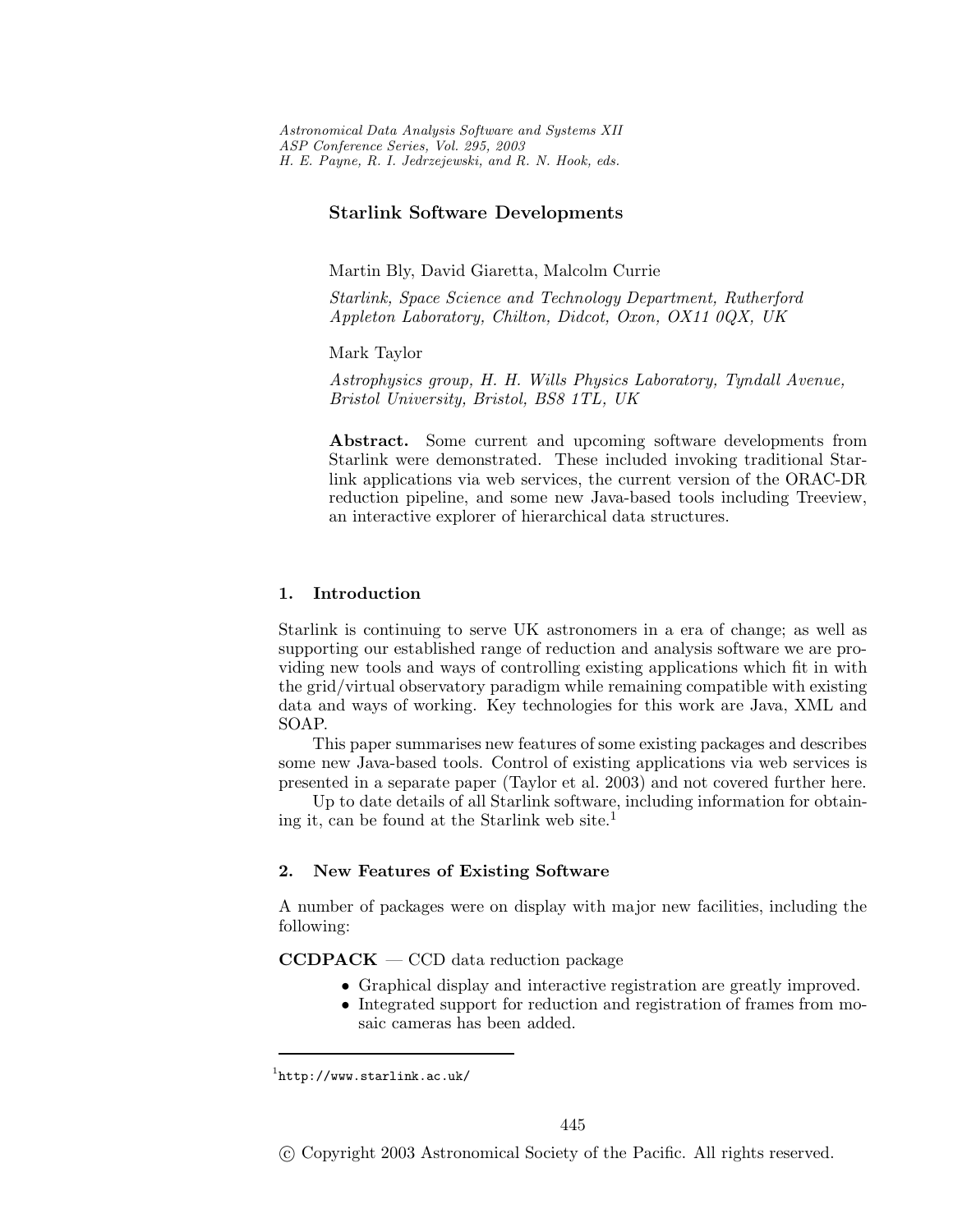- **GAIA** multi-purpose interactive image display and analysis tool
	- Multi-extension FITS files can be displayed.
	- Linear polarization maps can be displayed.
	- Positions can be recorded from an image.
- **KAPPA** generic analysis and display package
	- After many years, version 1.0 is finally released!
	- All tasks now use the Starlink NDF structure instead of the old IM-AGE format.
	- All applications are now WCS-aware.
	- All graphics are now produced using native PGPLOT.
	- Graphics applications are no longer restricted to 8-bit displays.

**ORAC-DR** — general purpose automatic data reduction pipeline

- More instruments are supported (Cavanagh et al. 2003).
- Data error handling is more accurate.
- A graphical front end is provided.

**POLPACK** — polarimetry data reduction package

• Support is now provided for spectro-polarimetry data.

Additionally a new package DATACUBE, consisting of A-tasks, shell scripts and a cookbook for IFU data reduction, has been introduced.

# **3. New Tools**

New Starlink software development is being done using Java. We are developing an array data access layer called HDX/NDX (Giaretta et al. 2003) which permits network-transparent and (largely) portable access to data stored in a variety of forms. In this way the application software does not need to worry about the source (local or remote) or the format (FITS, NDF, XML) of a data array.

New tools written using this framework, demonstrated at the conference, are described in the following sections. All are undergoing active development and will offer new facilities in the near future.

## **3.1. Treeview**

Treeview is an interactive graphical browser for hierarchical structures which knows about astronomical data formats. It resembles Windows Explorer in representing a hierarchical structure as a tree of nodes which the user may expand or collapse, but as well as displaying directory trees containing files, it can look inside files to display their structure in a hierarchical fashion to whatever depth makes sense. The GUI has a single window with two panels: one displays the tree-like hierarchical structure being browsed, and the other offers a variety of views of a selected node according to what kind of object it is. For instance you might open up a directory containing a number of FITS files, open one FITS file to find that it contains a BINTABLE and four IMAGE extensions, select one of the images, and then examine its header cards or WCS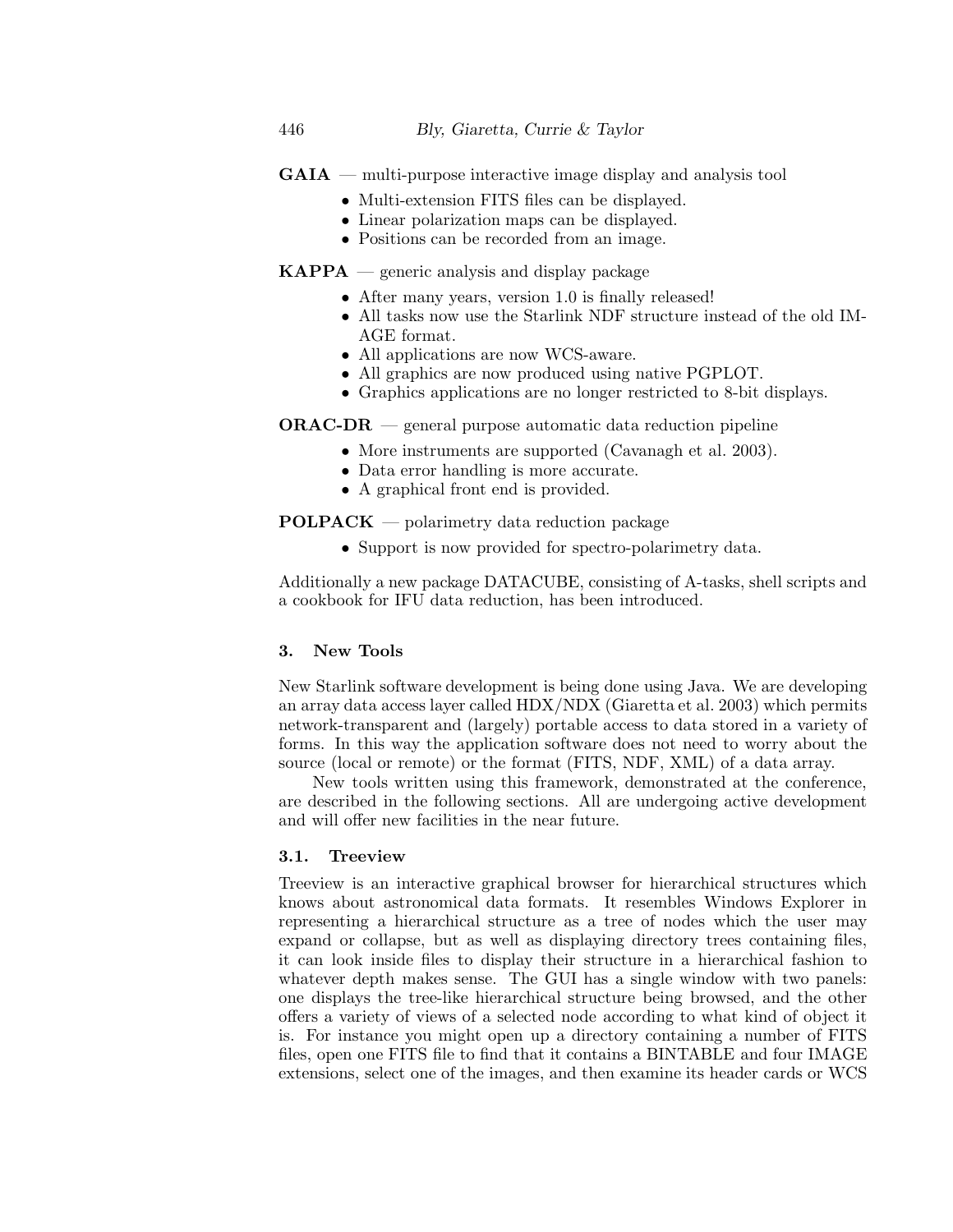

Figure 1. Treeview displaying various files in a directory.

information, or view it as an image or a table of pixel values. Operation is extremely intuitive.

Treeview understands many kinds of structure, and more are being added. The current list includes file systems, Starlink NDF and HDS files, FITS files, zip/jar archives, XML documents, AST FrameSets, and Starlink NDX and HDX structures. More are being added; in particular VOTable support will be available very soon.

It is easy to add new node types and new views of existing ones, and explicit support for users to extend functionality by local provision of class libraries is planned in the near future.

The various data views which Treeview can provide of a selected node are confined to a single window and intended to be useful for a quick look. More detailed analysis of data, for instance line fitting of spectra or photometry on images is best delegated to external applications. For nodes of a suitable type, Treeview allows invocation of external applications to do this; currently SPLAT (Section 3.2) for spectra and SoG (Section 3.3) for images. Communication between the applications is done via SOAP, serialising data array references using NDX. This permits very flexible deployment of resources; for instance the machine running Treeview, the machine running the data analysis application and the machine hosting the data might all be geographically separated.

Treeview itself is written entirely in Java, but for WCS-related tasks and display of Starlink HDS/NDF files it uses some platform-specific shared library code (JNI wraps of the Starlink AST and HDS libraries respectively). These are currently available for Linux, Solaris and Tru64 Unix, while Windows versions should be available shortly. However, if these libraries are not detected at runtime, Treeview will run happily with some features unavailable. This means that it can run anywhere that a J2SE1.4 Java Runtime Environment is installed,